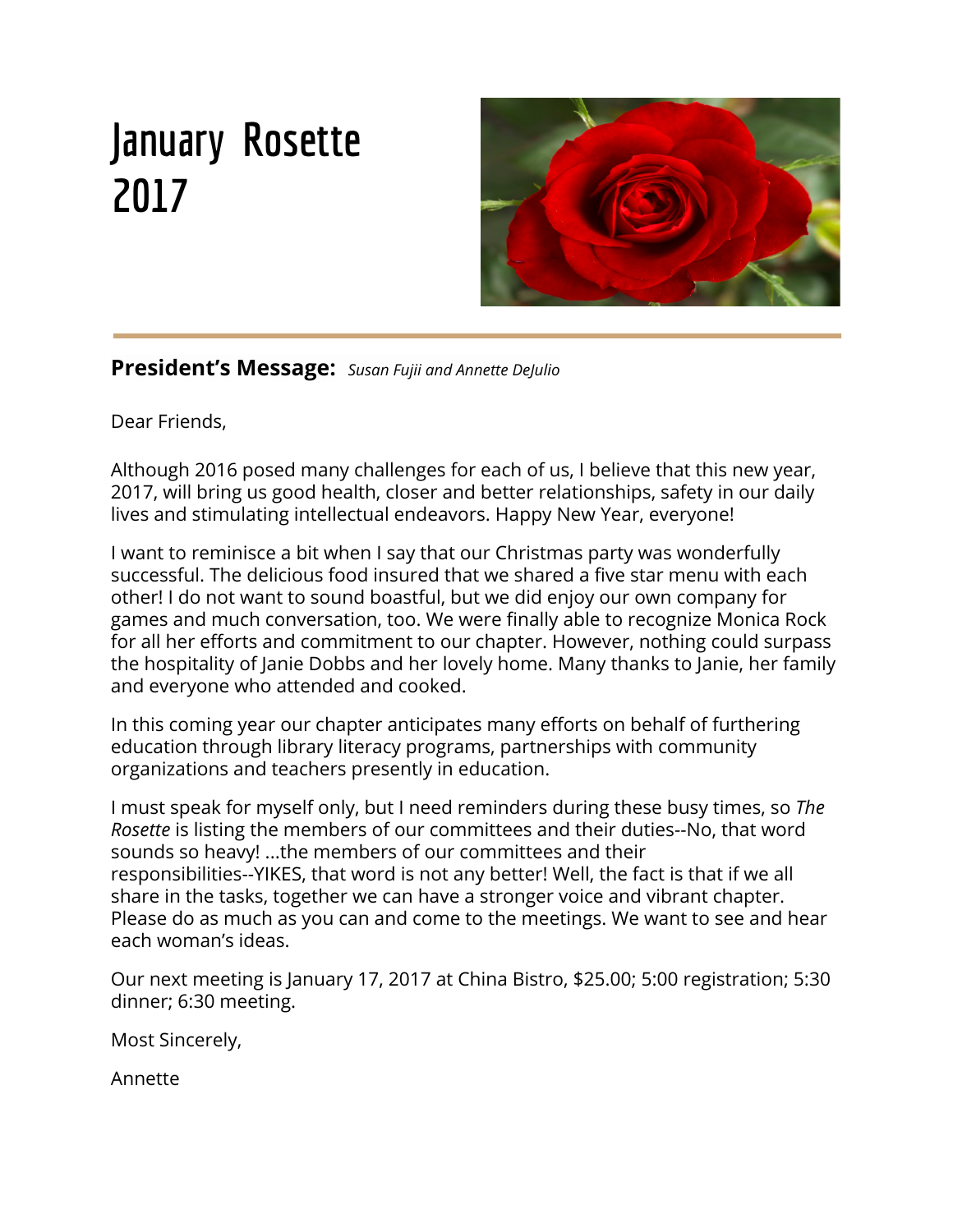

# **Alpha Omega Chapter, Delta Kappa Gamma Meeting/November 16, 2016/ Minutes**

**Present:** Marilyn Baker-Madsen, Karin Bercovitz, Barbara Bishr, Peggy Collett, Rosemary Coyne, Annette DeJulio, Janie Dobbs, Noreen Dolyniuk, Susan Fujii, Elisabeth Gieger, Donna Goldenstein, Jennifer Gonsalves, Mary Ann Gonsalves, Jean Groth, Linda Henika, Susan Levy, Emilia

Martins, Nonnie Moore, Laura Orabi, Colleen Spinato, Nancy Wales, Virginia Williamson. **Guests:** Susie Huang, Cynthia Breeden-Johnson

**Presentation.** Cynthia Breeden-Johnson, Literacy Program Coordinator, of the Hayward Public Library, made a presentation on a new pilot program being offered by the Literacy Program in concert with the California State Library and Gale, that offers adults the opportunity to earn an accredited high school diploma and career certificate online through Career Online High School.

**Call to Order.** The meeting was called to order by Co-Presidents, Annette DeJulio and Susan Fujii.

**Welcome Members and Guests.** A warm welcome was extended to members and guests.

**Approval of Minutes.** It was moved by Nonnie Moore and seconded by Norine Dolyniuk to approve the minutes with the correct spelling of Marsha Riley's name. The motion passed.

**Treasurer's Report.**  Co-Treasurer, Nonnie Moore, directed attention to the Treasurer's Report for November 2016. It was moved by Marilyn Baker-Madsen and seconded by Nancy Wales to accept the Treasurer's Report for November as presented. The motion passed.

**Presentation to Monica Rock.** The presentation to Past President, Monica Rock, will be made to her over the weekend by Co-President, Susan Fujii. Colleen Spinato was recognized as a member who is still teaching.

**Calico Kids.** Donna Goldenstein and Janie Dobbs spoke about our Chapter's support of this organization. Members can help Calico Kids fundraising efforts by addressing envelopes. We can also support the organization by bringing gifts for the children. Janie Dobbs had found a great website for ordering Teddy Bears and will collect money tonight to make additional orders of bears. It was noted that a box of books could be purchased at the Scholastic Warehouse for gifts. It was moved by Marilyn Baker-Madsen and seconded by Laura Orabi to authorize the expenditure of \$50.00 for two boxes of books to be distributed to children being served by Calico Kids. The motion passed.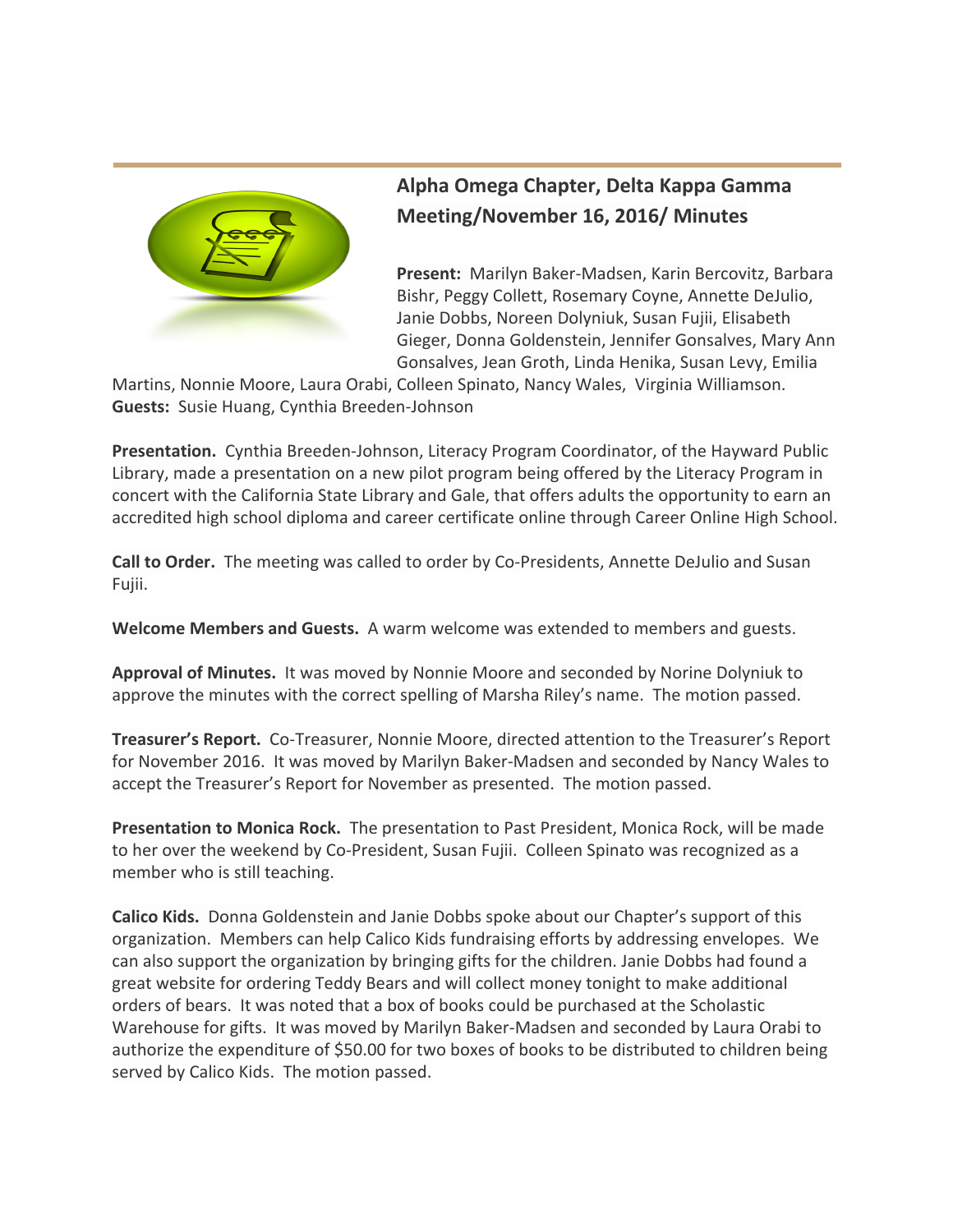## **Correspondence.** No correspondence was received.

### **Old Business.**

**Scholarship Committee Report –** A lively discussion about scholarships awarded by our Chapter was held. Currently the Chapter awards a \$1,000 scholarship to a future teacher. It was suggested that we might want to consider adding a scholarship for current teachers. It was noted that there were very strong applicants out of the 10 received by the committee last year. A suggestion was made that we could continue to give 1 scholarship and increase it to \$2,000. Another suggestion was to give smaller scholarships to working teachers similar to what the Education Fund does. It was suggested that the Scholarship Committee take this feedback and come back to the January Meeting with a proposal.

#### **New Business:**

**Sign-up for Committees –** Co-President, Susan Fujii read the names of members and the committees to which they are assigned.

**Holiday Party –** It was determined that the party would be held at Janie Dobbs house on Wednesday, December 14 at 5:30pm.

**Scholarship Committee Report –** This item was moved to old business.

**Next Meeting:** January 17, 5:00 pm at China Bistro.

**Meeting Dates:** December 14, January 17, February 8 (joint meeting with Zeta Zeta), March Virtual, April 25, May 17.

**Adjournment:** A motion to adjourn the meeting was made by Laura Orabi and seconded by Donna Goldenstein. The motion passed.

**Respectfully Submitted,** Marilyn Baker-Madsen **Recording Secretary**

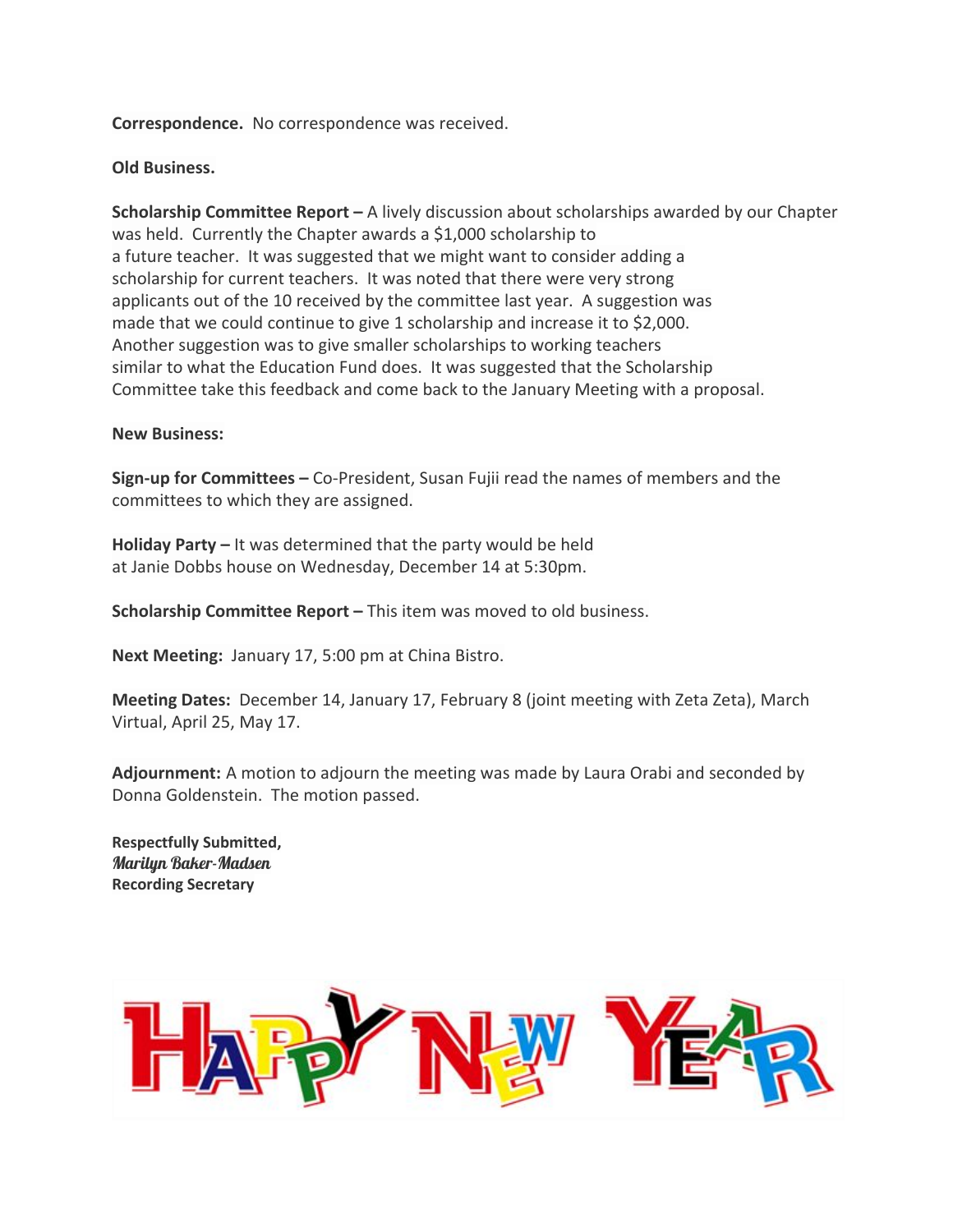

**JANUARY MEETING: We will be meeting at China Experience on Tuesday, January 17th at 5:00 pm. Cost: \$25. Click on the link below to reserve your dinner.**

# **[https://docs.google.com/forms/d/e/1FAIpQLSfVqec-FgXZt7u6RAW5Cs](https://docs.google.com/forms/d/e/1FAIpQLSfVqec-FgXZt7u6RAW5Cs2wRx2DsBXInKPQMQ4voY2Oie5BTg/viewform) [2wRx2DsBXInKPQMQ4voY2Oie5BTg/viewform](https://docs.google.com/forms/d/e/1FAIpQLSfVqec-FgXZt7u6RAW5Cs2wRx2DsBXInKPQMQ4voY2Oie5BTg/viewform)**



A big thank you to Cynthia Breeden-Johnson, the Literacy Program Coordinator of the Hayward Public Library. She spoke about an outstanding new pilot program being offered for adults to earn an accredited high school diploma. It is one of many great programs offered to the community of Hayward by the Hayward Public Library.

The DKG-Alpha Omega Holiday Party was a thoroughly festive get-together attended by 15 members. We indulged in fantastic food and drink while engaging in rousing laughter, interesting conversations, and great fun. The Reindeer Antlers game proved to be a great success. Congratulations to Bonnie's team who, through lots of team effort, oxygen, and outstanding stuffing deftness, created the beautiful antler creation seen below in just under five minutes.



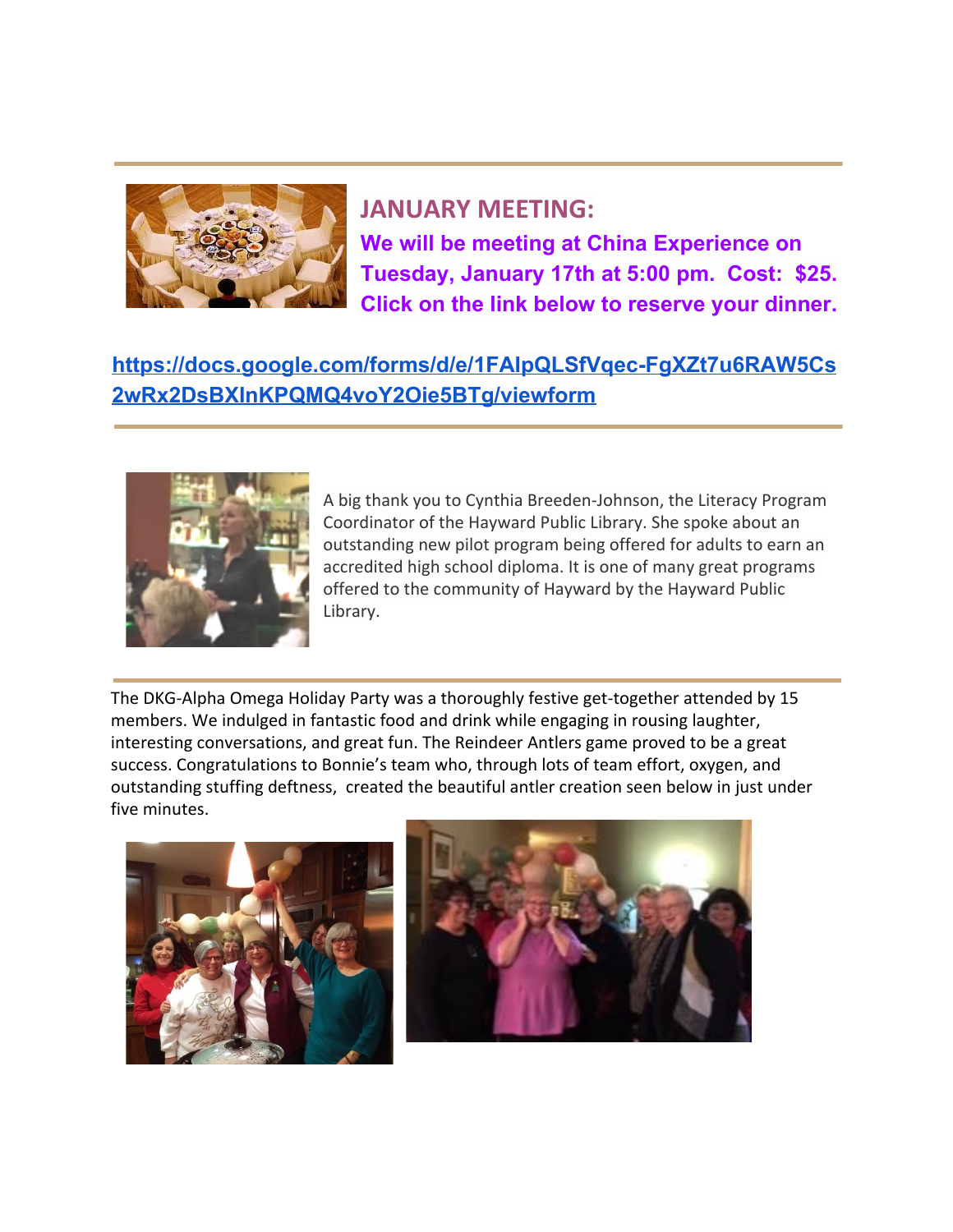

**Treasurer's Report January, 2017**

| Beginning Balance 11/7/16                                                                                                                                                                | \$5916.29                                           |
|------------------------------------------------------------------------------------------------------------------------------------------------------------------------------------------|-----------------------------------------------------|
| Expenditures<br>Chef's Experience-<br>Dues to Chi State (Donna Morris \$30)<br>Dues to Area III<br>Insurance $(39 \times 1)$<br>Janie Dobbs (books for CALICO)<br><b>CALICO Donation</b> | 526.00<br>30.00<br>2.75<br>1.00<br>50.00<br>1000.00 |
| <b>Total Expenditures</b>                                                                                                                                                                | \$1609.75                                           |
| Receipts<br>Dues<br>Dinners                                                                                                                                                              | 49.00<br>548.00                                     |
| <b>Total Receipts</b>                                                                                                                                                                    | \$609.00                                            |
| Ending Balance 1/07/17                                                                                                                                                                   | \$4915.54                                           |
| Respectfully submitted,<br>Nonnie Moore                                                                                                                                                  |                                                     |

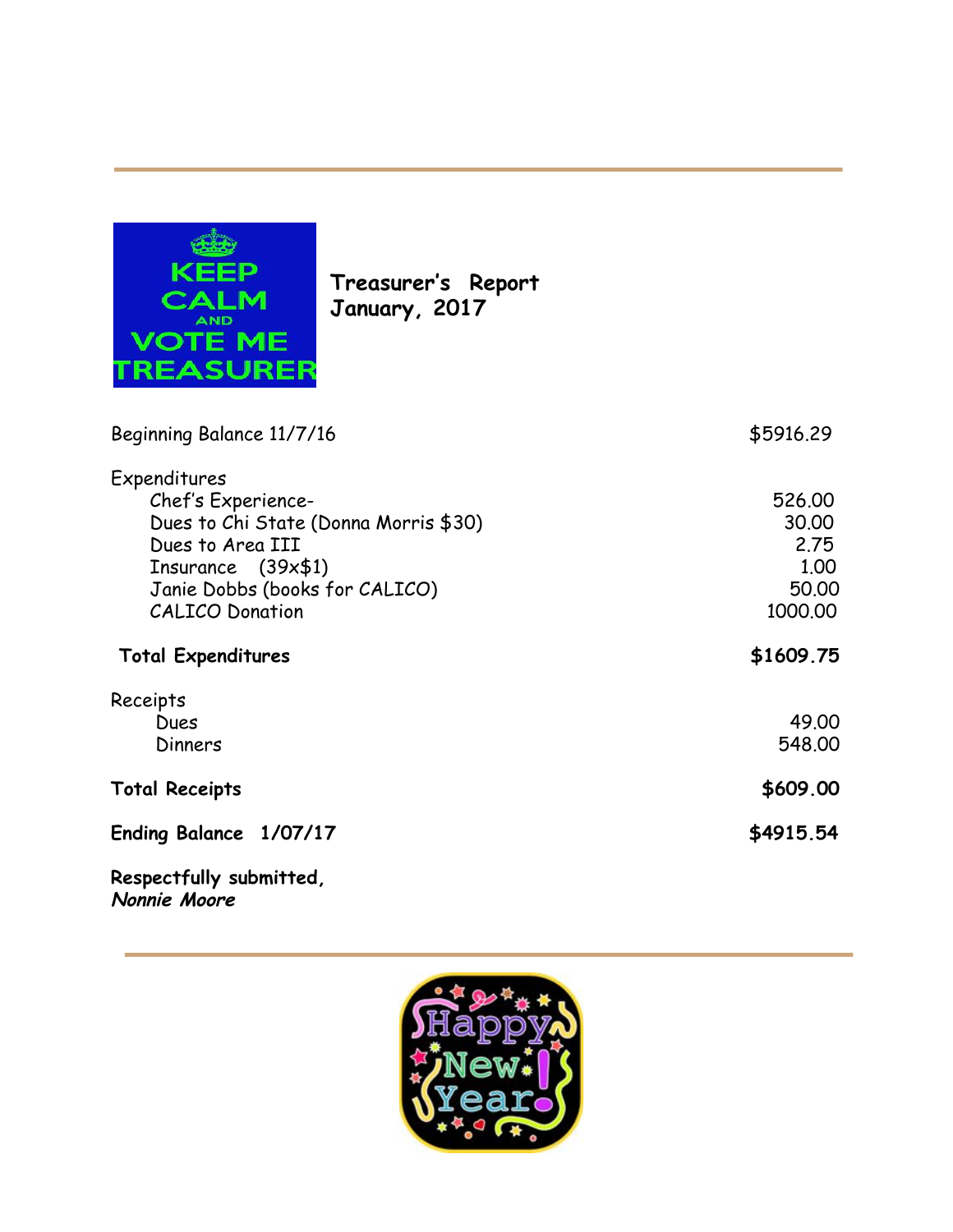

**Legislative News Submitted by Nancy Wales**

# **WHAT PASSED AND BECAME LAW (The summaries below are taken from the Congressional record.)**

- 1. **S.1867 International Megan's Law** to Prevent Child Exploitation and Other Sexual Crimes Through Advanced Notification of Traveling Sex Offenders
- 2. **[S](https://www.congress.gov/bill/114th-congress/senate-bill/1482?q=%7B%22search%22%3A%5B%22s1482%22%5D%7D&r=1)[.](https://www.congress.gov/bill/114th-congress/senate-bill/1482?q=%7B%22search%22%3A%5B%22s1482%22%5D%7D&r=1)[1482](https://www.congress.gov/bill/114th-congress/senate-bill/1482?q=%7B%22search%22%3A%5B%22s1482%22%5D%7D&r=1) Need-Based Educational Aid Act of 2015** -- This bill amends the Improving America's Schools Act of 1994 to extend through FY2022 the antitrust exemption that allows institutions of higher education that admit all students on a need-blind basis to enter or attempt to enter into agreements among themselves regarding the administration of need-based financial aid.
- 3. **S.612** This bill amends the Improving America's Schools Act of 1994 to extend through FY2022 the antitrust exemption that allows institutions of higher education that admit all students on a need-blind basis to enter or attempt to enter into agreements among themselves regarding the administration of need-based financial aid.
- 4. **S.524** Comprehensive Addiction and Recovery Act of 2016 -- HHS must advance education and awareness regarding the risk of abuse of prescription opioids if they are not taken as prescribed. (Opioids are drugs with effects similar to opium, such as certain pain medications and heroin. A more complete summary (Can be found at [Congress.gov.](http://congess.gov/))
- 5. **H.R. 2576 Frank R. Lautenberg Chemical Safety for the 21st Century Act** -- This bill amends the Toxic Substances Control Act (TSCA) to revise the process and requirements for evaluating and determining whether regulatory control of a chemical is warranted. Passed the House but was not acted on in the Senate.
- 6. **H.R.5587 Strengthening Career and Technical Education for the 21st Century Act:** This bill reauthorizes through FY2022 the Carl D. Perkins Career and Technical Education Act of 2006, divides career and technical education (CTE) students into CTE concentrators and CTE participants, and revises requirements for within-state funding allocations.
- 7. **STUDENT LOAN RELIEF:** Of the five or more bills to provide financial relief for those with substantial student loan obligations none made it out of committee and to the floor of either chamber for a vote.
- 8. **PRESCRIPTION DRUGS:** Drug patents apply from the moment that a new drug is discovered and the patent protection is good for twenty years. In fact, the time when a drug is on the market and protected by a patent is considerably less than twenty years because the average time it takes to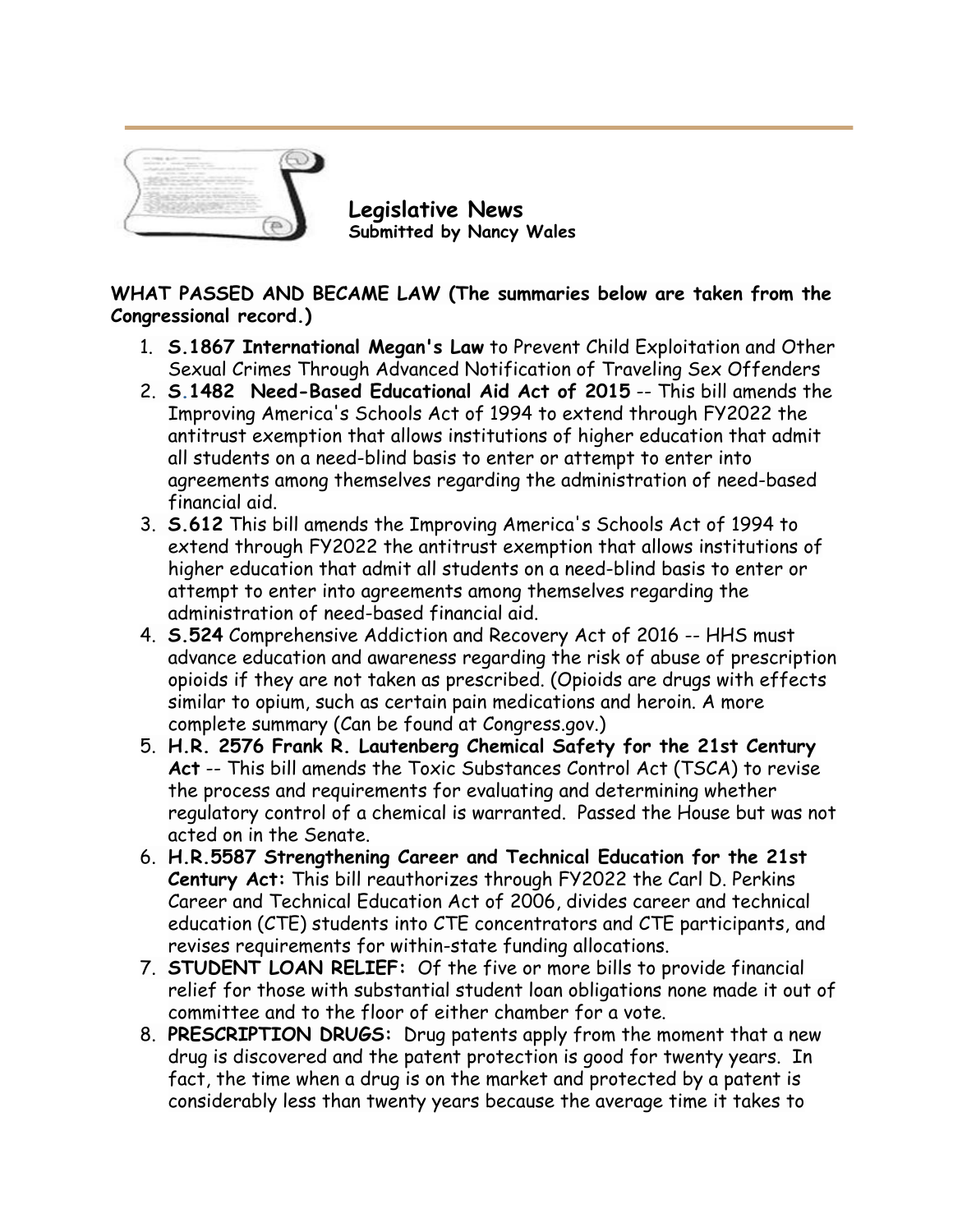gain approval from the Food and Drug Administration (FDA) is eight years. After the patent protection expires generic versions of popular drugs which are much less costly are manufactured and sold. Drug companies often extend patent life by combining two or more drugs on which the patent has expired thus gaining a new patent. If one knows that a prescribed drug is a combination of cheaper drugs, it is possible to get prescriptions for the each of the component drugs and save a considerable amount of money.

- 9. Recently the cost of prescription drugs has been skyrocketing. The cost of two medications in particular is of great concern as these medications are the difference between life and death. One is insulin in treating diabetes and the second is the epipen which delivers epinephrine to an individual in the throes of a life threatening allergic reaction.
- 10. EpiPens cost less than \$100 in France, slightly over \$200 in Germany, and a two-pack retails for \$615 to \$650 in New York City. The production cost for EpiPens was only \$57 a shot when Mylan (the current producer) took over sales in 2007. To further raise the cost, the pens have a limited shelf life, but the person needing the medication must keep a viable pen on hand in case of emergency. The pens in the US are only available in packs of two and have a shelf life of 12-18 months before they become ineffective. This means that often pens become ineffective prior to need and have to be replaced without being used.
- 11. Insulin costs have also increased considerably regardless of the type of insulin being used. Because there are a number of insulin medications on the market a cost comparison is beyond the scope of this publication.
- 12. **LEAD IN DRINKING WATER**: With the discovery of excessive lead in the water in Flint, Michigan, the question arises "how safe is the water that I use daily?" Lead in water can come from several sources. The pipes themselves can be made of lead or the pipes can be joined together using a lead solder. Lead pipes were commonly used well into the  $20<sup>th</sup>$  century, so if you are living in a home that was built before 1920 there is a good possibility that, unless the plumbing has been replaced, the plumbing in the house is lead or is joined by lead solder. The other source of lead in drinking water is pipes in the community water supply which were either made of lead or soldered together with lead solder. You can ask your local water supplier about whether or not your water has been tested for lead and if it has been tested request the results of the test. Even if the local water has been tested and does not contain appreciable lead, your tap water may contain unacceptable amounts of lead. You can have water in your house, school or other facility tested at a laboratory which does this type of analysis.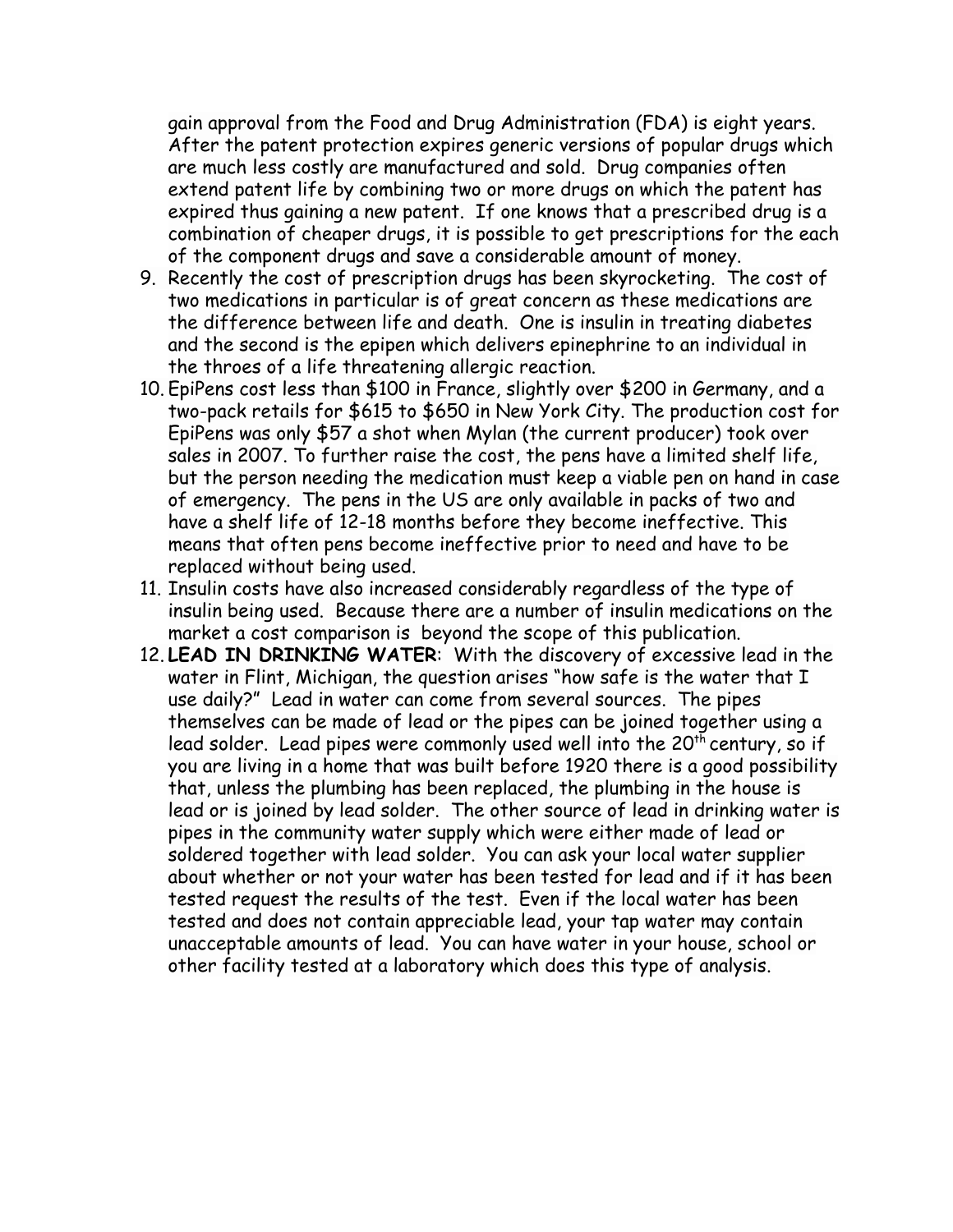#### **CONTACT ADDRESSES FOR GOVERNMENT INFORMATION**

**U.S. GOVERNMENT CONTACT INFORMATION can be obtained through Congressional Switchboard 1-866-327-8670 [this is a toll free number]. You can contact your Congressman and Senator through this number without paying long distance charges.**

#### **Email access and addresses**

**<http://www.house.gov/> for members of the House of Representatives <http://www.senate.gov/> for members of the U.S. Senate**

**White House 1-202-456-1111**

**FIVE CONSTITUENT CONTACTS WILL CAUSE A LEGISLATOR TO PAY SERIOUS ATTENTION TO A GIVEN ISSUE.**

## **Book Notes**



## By Marilyn Baker-Madsen

Best Sellers - Fiction/Trade Paperback: I came to the author, Fredrik Backman, through an Advanced Reader copy of his third book, Britt-Marie Was Here. I liked that story so well that I went back and read his first two books. The first, A Man Called Ove, is so much more than the story of a grumpy old man. When readers begin this book, they are not aware of what informs the life of Ove; however, as the story unfolds, readers begin to understand the depth of Ove's life experiences. As Ove is introduced to new situations and experiences, his life and the

lives of those around him change in unexpected and wonderful ways. This charmingly heart-warming and funny story is a "thoughtful exploration of the profound impact one life can have on countless others." My Grandmother Asked Me to Tell You She's Sorry, is the story of 7 year old Elsa who is different and her crazy 77 year old grandmother. When her grandmother dies, Elsa is thrown into a bizarre adventure delivering a series of letters written by her grandmother apologizing to people she has wronged. Along the way to delivering letters, Elsa encounters a bizarre cast of characters on this very unlikely adventure. We meet Britt-Maria in Elsa's story and get to know her better in Britt-Marie Was Here. Britt-Marie stumbles out of an unsatisfactory marriage into a part-time job in the small town of Borg, which is inhabited with misfits and is on the edge of collapse. The quirkiness of the first two books is continued in this charming tale of an outsider who becomes the unlikely savior of the residents of Borg.

Best Sellers- Nonfiction/Trade Paperback: The first Bill Bryson book I read was A Walk in the Woods, which was recently made into a movie starring Robert Redford and Nick Nolte. A hilarious account of Bryson's hike on the Appalachian Trail with a very out-of-shape buddy. This book was not only laugh out loud funny, but a historically accurate history of the trail and a plea for the environmental preservation of this great American wilderness. The second book I read was In a Sunburned Country a stunningly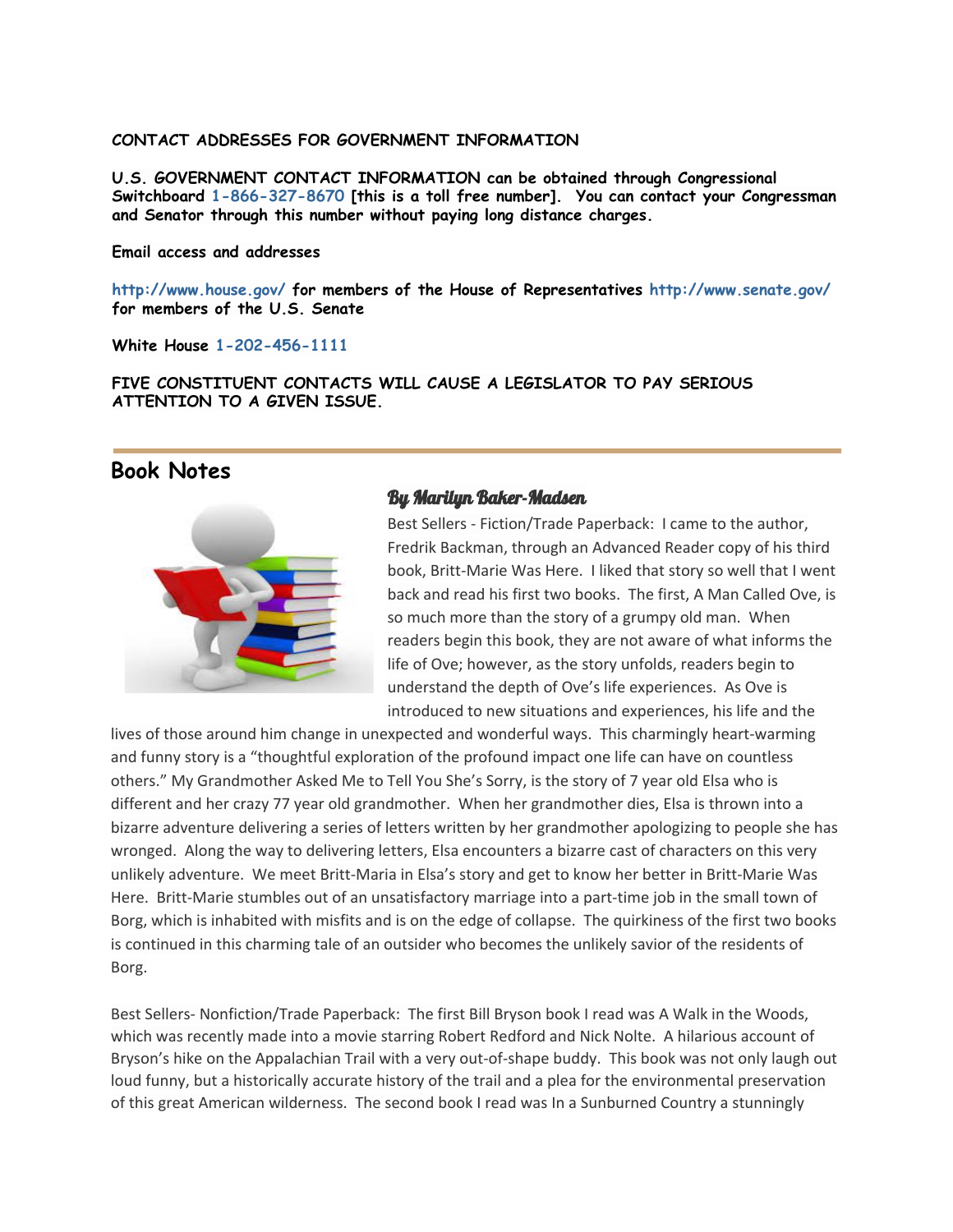funny book of Bryson's travel log adventures in Australia. For me, Bryson is a laugh out loud, fall off your

chair, snort milk through your nose author and he did not disappoint in The Road to Little Dribbling, listed in the number one position of the Northern California Best-Sellers on Sunday, December 18, 2016. In this book of his travels through Britain, we are entertained by an older, grumpier and very plainly outspoken Bryson who reminds me of the way someone near and dear to me is aging! Bryson is still the astute observer and funny chronicler; however, a good dose of impatience and irreverence laces this book that examines the aging of British places he visits – those that have survived gracefully and those locals whose decline is painfully described. There are numerous Bryson titles I've yet to read; however, the three described above were delightful romps with Bill through America, Australia and Britain.



# **Delta Kappa Gamma Alpha Omega Chapter Committee Duties**

## **Awards and Scholarship**

- Dispenses information to Chapter members concerning monetary awards for educational purposes available from International, State, Area and Chapter funds.
- Assists interested applicants in obtaining necessary forms
- Coordinates recommendations for scholarships and/or recognition awards such as Outstanding Credential Candidate, Outstanding Student Teacher, Distinguished Service, recruitment grants, etc.

## **Legislative**

- Researches current issues related to education and/or educators
- Provides information for members through articles in *The Rosette*

## **Community Partnership and Outreach**

- Monitors community service projects
- Communicates with Community Partner
- Collaborates with Fundraising Committee to assist with needs of Community Partner
- Coordinates the New Teacher Goodie Bag project

## **Finance and Fundraising**

- Prepares the Chapter budget for approval by the Chapter
- Supervises expenditures and investments
- Provides for an annual audit of the accounts of the Chapter
- Completes Biennial Report, Form 40-C, due February of even-numbered years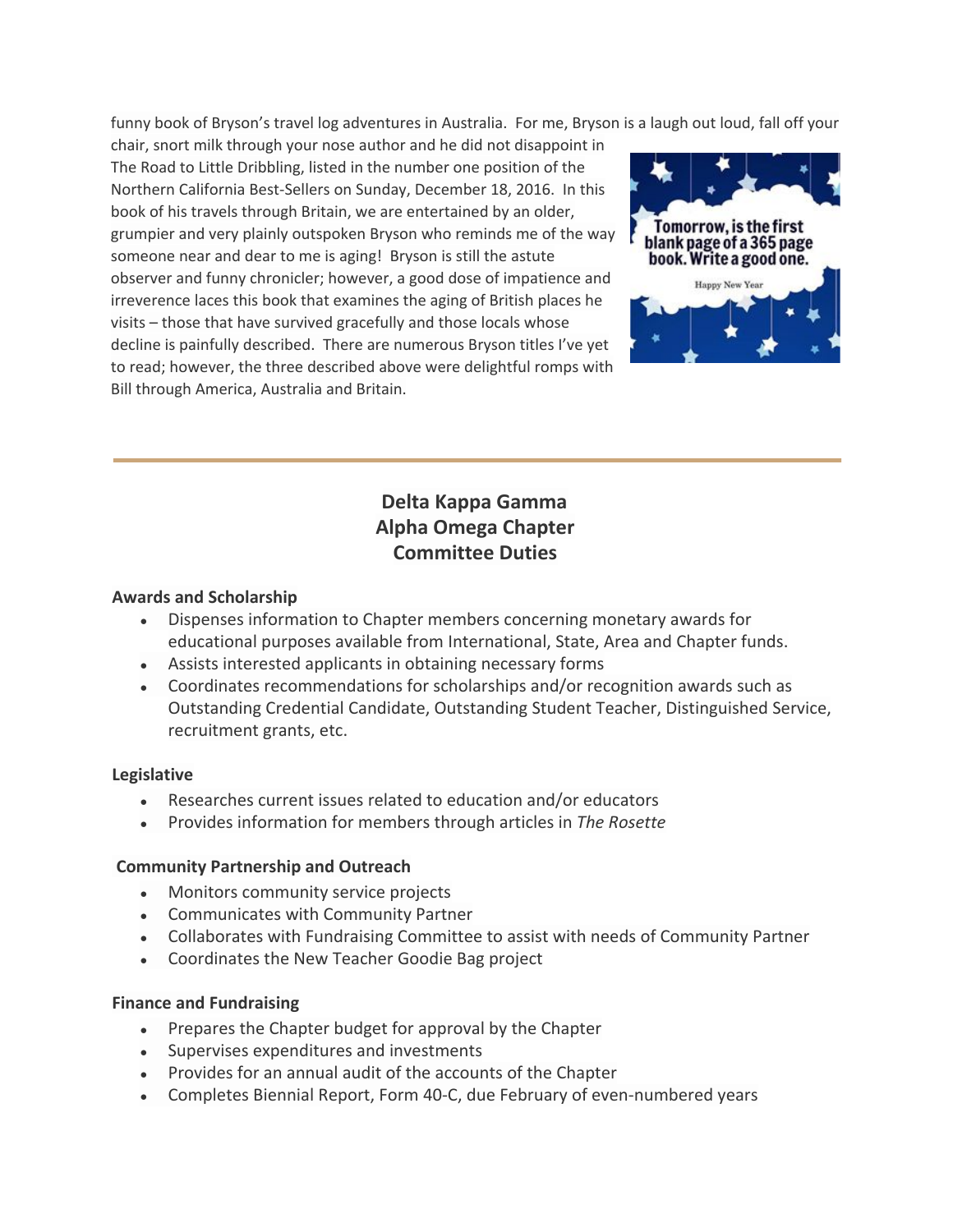- Recommends an Assistant Treasurer who will help collect dues and money for special functions and/or projects
- Plans fundraisers as necessary
- Presents fundraising options to membership.
- Coordinates fundraising projects
- Facilitates participation by membership

## **President's Support**

- Committee of Past Chapter Presidents
- Advises and supports the President as she fulfills her duties

## **Communications**

- Publishes Chapter newsletter, *The Rosette*
- Takes pictures at meetings, activities for *The Rosette*
- Coordinates efforts of Chapter members to communicate effectively with each other and with other groups
- Emails announcements, flyers, etc. to members
- Seeks opportunities to publicize information about the Chapter, its activities and its members

## **Membership and Nominations**

- Publishes Chapter directory and distributes to members
- Provides member highlights for The *Rosette*
- Encourages members to actively seek qualified prospective members
- Presents names and qualifications of those persons recommended for Chapter membership
- Conducts orientation of prospective members
- Prepares for and participates in the initiation ceremony
- Maintains accurate membership records
- Keeps up-to-date files of biographical data on all Chapter members
- Prepares biographical data for members who are being honored
- Focuses Chapter efforts on achieving regular attendance by all members, especially by newly initiated members
- Keeps accurate records of attendance
- Prepares necrology reports
- Seeks nominations for new Chapter officers
- Presents slate of officer nominations to membership for vote

## **Program and Program Support**

- Plans the Chapter's programs and activities for the year
- Secures speakers for meetings
- Makes reservations at location for meetings
- Develops the program plan so that it includes projects, activities and programs related to Personal Growth and Services, Professional Affairs, Legislation, Research and Current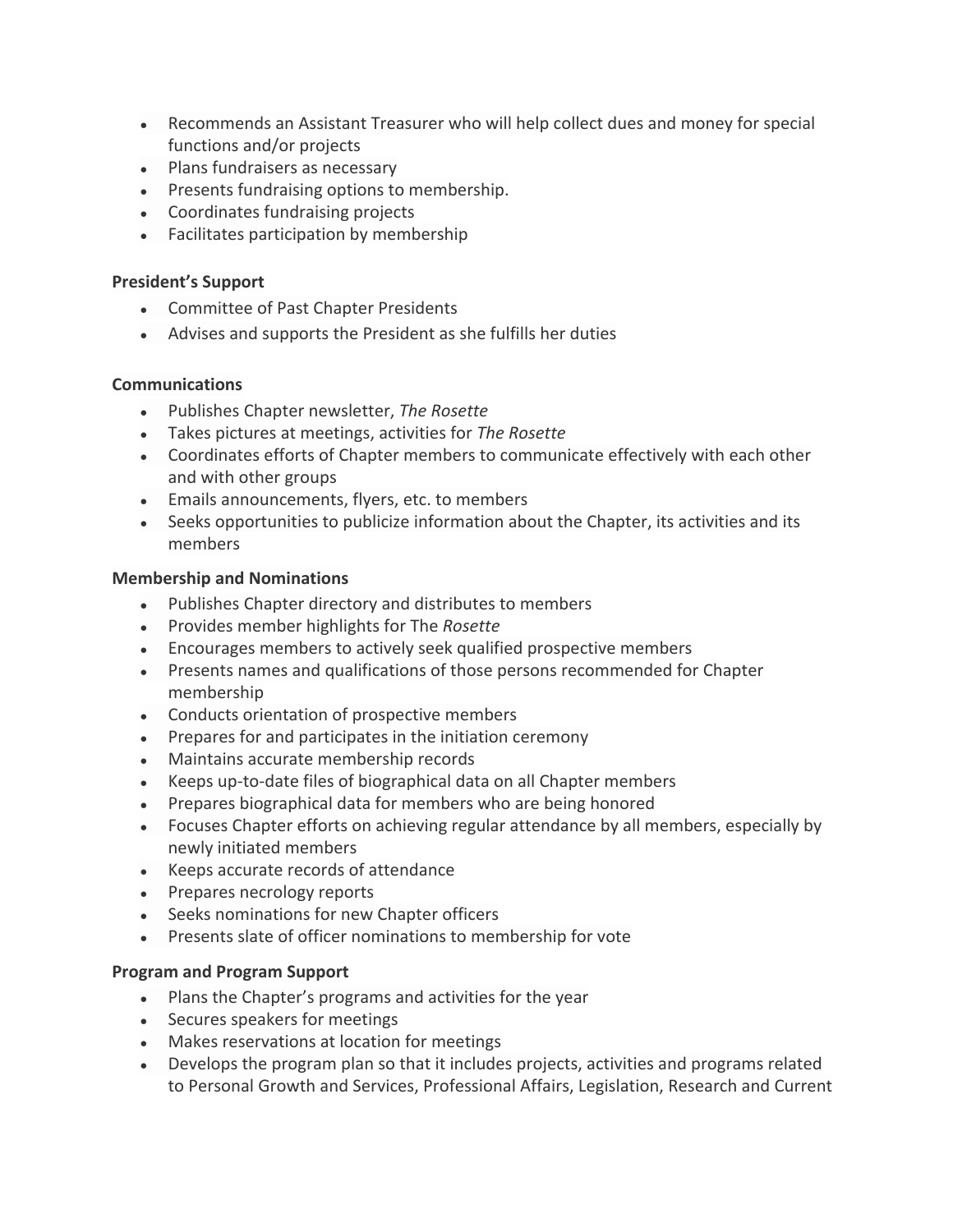Issues, Music, Ceremonials (Founder's Day, Chapter Birthday, Initiation, etc.) Leadership Development and World Fellowships

- Involves members in the program
- Welcomes guests and members (prepare/provide name tags)
- Coordinates arrangements at the meeting site: set-up, decorations, and clean-up.
- Provides a short musical, inspirational, motivational, or challenging component to the program: e.g. ice-breaker, member performances, storytelling, poetry, games, art, etc.





## **Presidents: Annette DeJulio & Susan Fujii**

| <b>Awards and Scholarship</b>  | <b>President's Support</b>         |
|--------------------------------|------------------------------------|
| Donna Goldenstein              | Monica Rock                        |
| Linda Henika                   | Virginia Williamson                |
| Jeanne Lycett                  | <b>Rosemary Coyne</b>              |
| Donna Morris                   | Nancy Wales                        |
| Marsha Riley                   | <b>Elisabeth Gieger</b>            |
|                                | Jean Groth                         |
| Legislative                    | <b>Communications</b>              |
| Stephanie Magallon             | Barbara Bishr                      |
| Nancy Wales                    | Janie Dobbs                        |
| Sandy Daly                     | Karin Bercovitz                    |
|                                | Norine Dolyniuk                    |
| <b>Community Partnership</b>   | <b>Membership and Nominations</b>  |
| <b>Elisabeth Gieger</b>        | Virginia Williamson                |
| Mary Ann Gonsalves             | Peggy Collett                      |
| Norma Sakamoto                 | Joanne Malta-Weingard              |
|                                | Colleen Spinato                    |
|                                |                                    |
| <b>Finance and Fundraising</b> | <b>Program and Program Support</b> |
| Nonnie Moore                   | Marilyn Baker-Madsen               |
| <b>Bonnie Hansen</b>           | Jennifer Gonsalves                 |
| <b>Emilia Martins</b>          | Laura Orabi                        |
| Susan Levy                     |                                    |
| Nancy Wolf                     |                                    |
|                                |                                    |